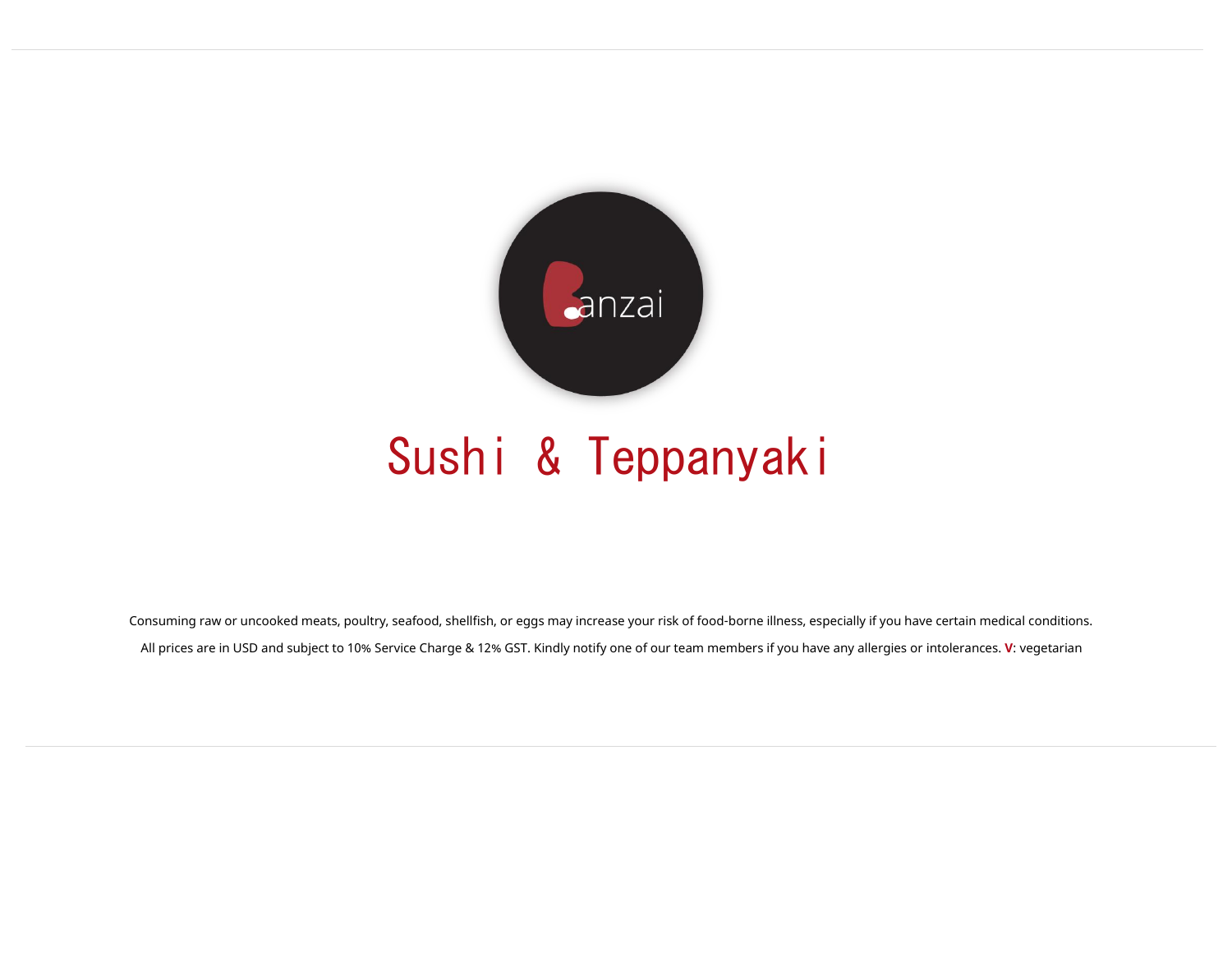### Sushi

### **Sashimi** ⚫ **9**

*three pieces of delicately cut fresh fish and seafood, raw* Kandolhu's 'Tsukiji' – *reef fish catch of the day selection* Maguro – *local yellowfin tuna*

# Shinrai

### **Mix** ⚫ **22**

*eight pieces of mixed-style sushi* Tailor – *tell us your style and flavour, we take care of the rest* Blindfold – *let us surprise you*

### **Nigirizushi** ⚫ **12**

*three pieces of pressed Japanese rice, wasabi drop, and assorted topping*  Kandolhu's 'Tsukiji' – *reef fish catch of the day selection* Tamago – *egg omelette* **V** Maguro – *local yellowfin tuna* Ebi – *tiger shrimp* Saba – *Japanese mackerel* Unagi – *Japanese smoked eel*

### **Aburi Nigirizushi** ⚫ **12**

*three pieces of slightly-grilled nigirizushi* Maguro – *local yellowfin tuna Matsusaka* – *wagyu beef*

# Sushi Roll

### **Norimaki** ⚫ **9**

*six pieces of light, clean nori-wrapped traditional maki* 

Shoujinryouri – *avocado, cucumber, takuan* **V** Asuparagasu – *tempura asparagus, carrot* **V** Kandolhu's 'Tsukiji' – *reef fish catch of the day* Maguro – *local yellowfin tuna*

#### **Western Creation**

*four or eight pieces of western new-style fusion sushi* 

Pacific Roll – *cucumber, avocado, carrot* **V** ⚫ **7/14** Mango Roll – *tempura shrimp, local mango, black sesame* ⚫ **9/17** California Roll – *fried soft-shell crab, avocado, chilli mayo, black sesame* ⚫**13/25** Fancy Roll – *tuna, beluga caviar, cucumber, carrot, cream cheese* ⚫ **9/18** Yakitori – *grilled teriyaki chicken thigh, avocado* ⚫ **8/16**

*All sushi served with Kyuri seafood salad of the day, pickled ginger, wasabi*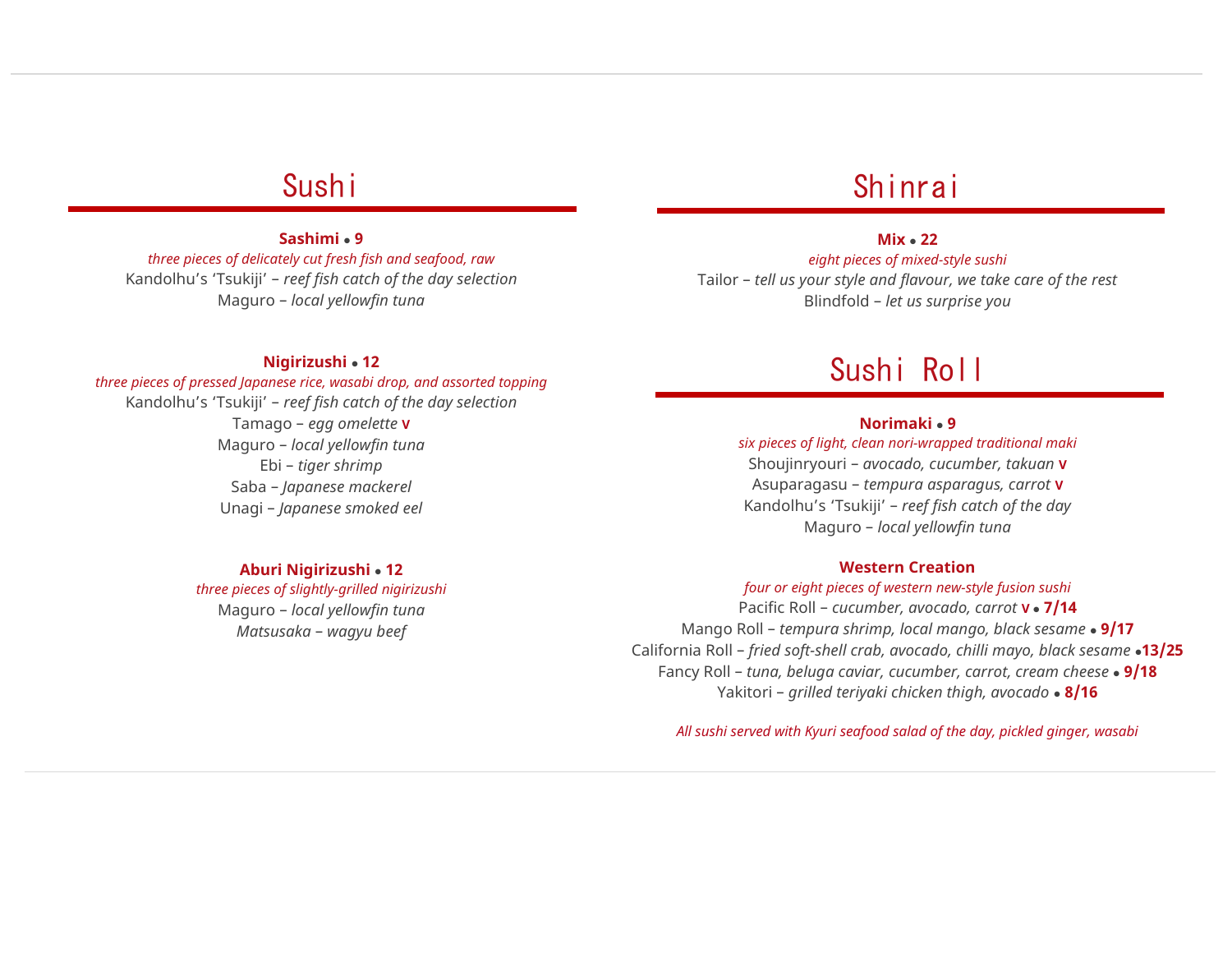# Teppan Combination

*Served with hibachi garlic rice (Yakisoba noodle option available), seasonal vegetables and Kinoko steamed mushrooms. Miso and tamago bite to finish. Order serves two.*

> **Shoujinryouri** ⚫ **60** teriyaki broccoli, tofu, capsicum, bean sprout **V**

**Land and Sea** ⚫ **100** wagyu rib eye, chicken, scallop, tiger prawn

**Teriyaki Cuts** ⚫ **90** teriyaki wagyu rib eye, teriyaki chicken

**Ari Atoll Fisherman Catch** ⚫ **80** local yellowfin tuna and reef fish, tiger prawn, scallop

**Banzai Surf & Turf** ⚫ **135** *BB* **49** *ALC & UI \** wagyu beef tenderloin, tiger prawn, scallop

**Royal** ⚫ **180** *BB* **99** *ALC & UI \** wagyu beef tenderloin, lobster, scallop, yellowfin tuna

*\** additional charge applicable to A La Carte and Ultimate Inclusions packages

## **Dessert**

**Dorayaki** ⚫ **9** honey pancake, red been puree

**Sata Andagi** ⚫ **9** Okinawan doughnut, cinnamon sugar

**Matcha Tea Sorbet** ⚫ **9** fresh mandarin, yuzu caramelized zest

**Tropical Fruit Platter** ⚫ **9**